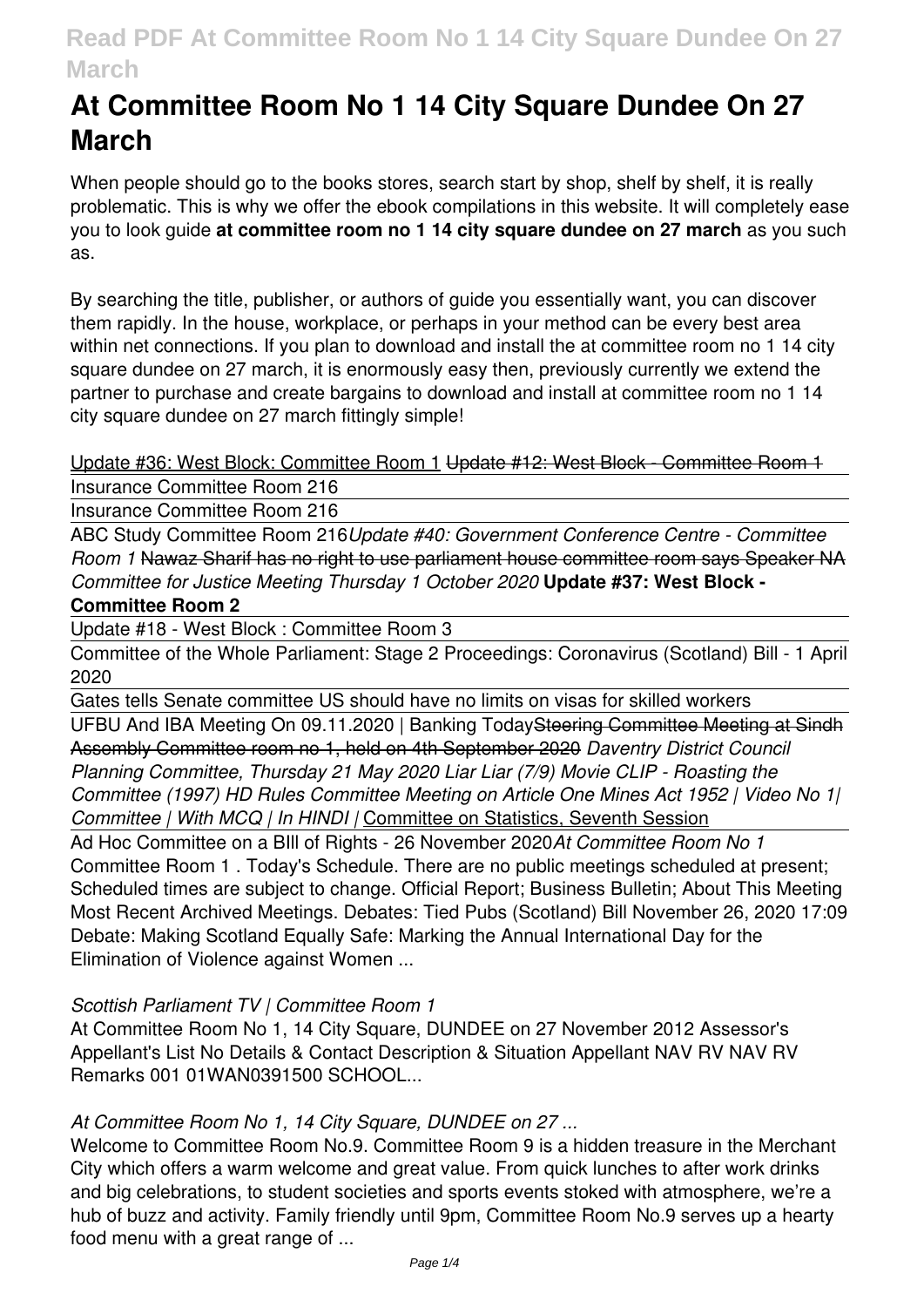#### *Traditional Glasgow Pub | Committee Room 9 | City Centre*

LIST OF APPEALS FOR CONSIDERATION BY THE VALUATION APPEAL COMMITTEE At Committee Room No 1, 14 City Square, DUNDEE on 18 December 2012 Assessor's Appellant's List No Details & Contact Description & Situation Appellant NAV RV NAV RV Remarks 001 01WAW0562000 HOME DUNDEE CITY COUNCIL £78,300 £78,300 110278 0001 Revaluation 2010 03 August 2010 TURRIFF HOUSE 4 RANNOCH ROAD DUNDEE DD3 8RB PER ...

#### *At Committee Room No 1, 14 City Square, DUNDEE on 18 ...*

LIST OF APPEALS FOR CONSIDERATION BY THE VALUATION APPEAL COMMITTEE At Committee Room No 1, 14 City Square, DUNDEE on 22 February 2011 Assessor'sAppellant's List NoDetails & ContactDescription & Situation Appellant NAVRVNAVRVRemarks 00101WAN0546000SHOP ALLDAYS STORES LTD £15,000£15,000 1179220002 Update2009 27 August 2010 2A ST BOSWELLS TERRACE DUNDEE DD3 9PT PER COLLIERS INTERNATIONAL ...

#### *At Committee Room No 1, 14 City Square, DUNDEE on 22 ...*

LIST OF APPEALS FOR CONSIDERATION BY THE VALUATION APPEAL COMMITTEE At Committee Room No 1, 14 City Square, DUNDEE on 18 December 2007 Assessor'sAppellant's List NoDetails & ContactDescription & Situation Appellant NAVRVNAVRVRemarks 00101DDW1124000PUBLIC HOUSE PUNCH PUB COMPANY LIMITED£23,900£23,900 1004400002 Revaluation2005 02 August 2005 BAYVIEW BAR,LOCHAY PLACE & EARN CRESCENT DUNDEE DD2 ...

## *At Committee Room No 1, 14 City Square, DUNDEE on 18 ...*

LIST OF APPEALS FOR CONSIDERATION BY THE VALUATION APPEAL COMMITTEE At Committee Room No 1, 14 City Square, DUNDEE on 30 August 2011 Assessor'sAppellant's List NoDetails & ContactDescription & Situation Appellant NAVRVNAVRVRemarks 00101WAO0941000OFFICES & STUDIOS HUTCHISON TECHNOLOGIES LTD£24,200£24,200 1215020001 Revaluation2010 17 September 2010 INNOVATION CENTRE 1 HARRISON ROAD DRYBURGH ...

## *At Committee Room No 1, 14 City Square, DUNDEE on 30 ...*

LIST OF APPEALS FOR CONSIDERATION BY THE VALUATION APPEAL COMMITTEE At Committee Room No 1, 14 City Square, DUNDEE on 28 October 2008 Assessor'sAppellant's List NoDetails & ContactDescription & Situation Appellant NAVRVNAVRVRemarks 00101WAO0102500WAREHOUSE & OFFICES TESCO STORES LIMITED £840,900£840,900 1212290001 Revaluation2005 20 September 2005 BAIRD AVENUE DUNDEE DD2 3TW PER G L HEARN ...

## *At Committee Room No 1, 14 City Square, DUNDEE on 28 ...*

Committee Room No. 9 is a hidden treasure located in the heart of Merchant City. With the registry office only a stones' throw away, as well as the picturesque scenery of George Square, it is the perfect venue to celebrate after your wedding ceremony. It is less than a five minute walk to Glasgow queen street, taxi links, and regular bus services, allowing transport to be less of a worry ...

*Functions & Events - Committee Room 9* Why not take the Tennent's Tour followed by a 2 course meal at Committee Room No.9? We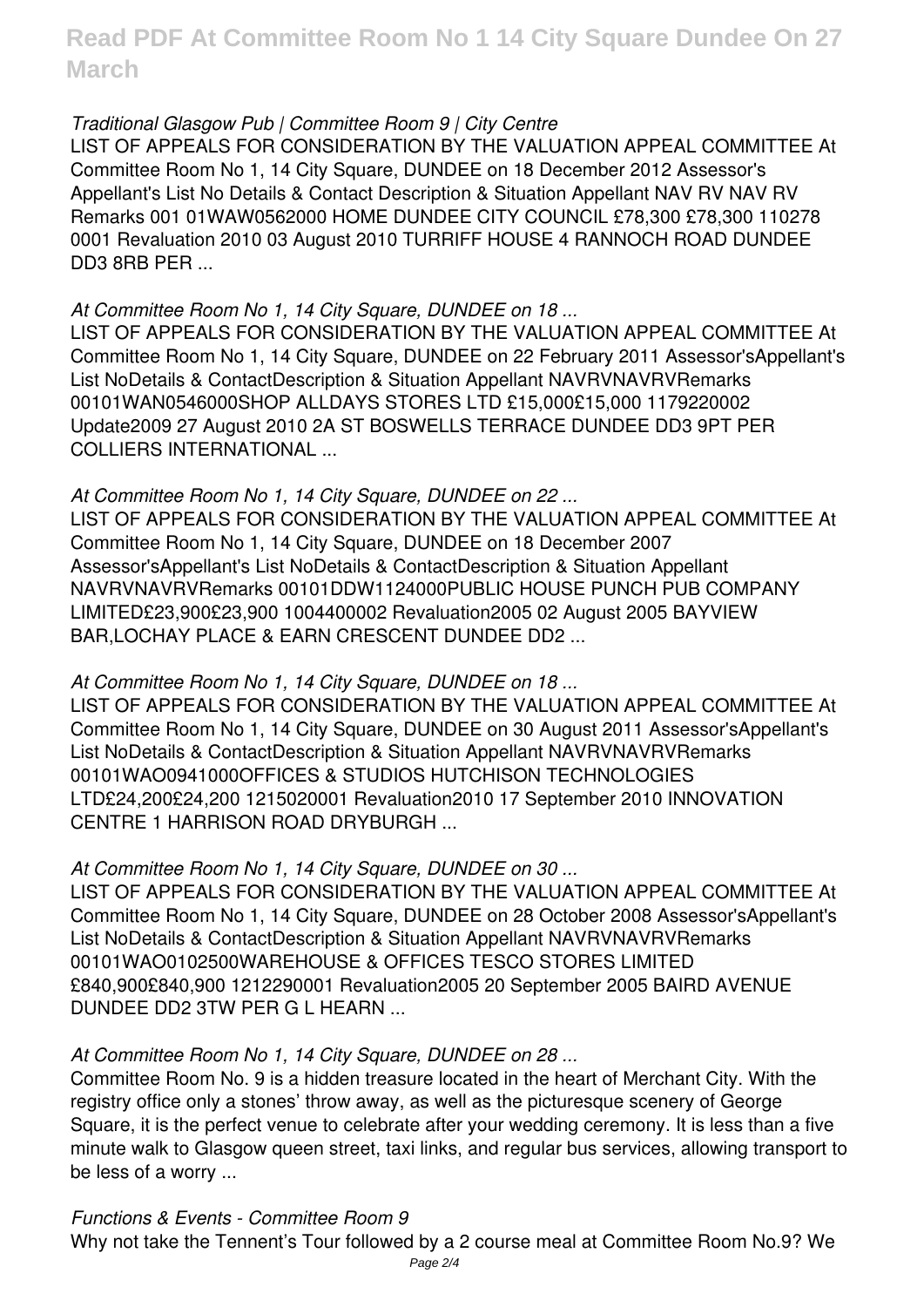are a 10 minute walk from the Wellpark Brewery, enjoy a delicious meal and a pint of Tennent's Lager for the special promotional price of £27.50 per person. Includes a Pint of Tennents or 125ml Glass of Wine. Find Out more . Book a Table. Get Social Facebook Twitter Instagram. SUBSCRIBE TO OUR ...

#### *Glasgow City Centre Pub | Food & Drink | Committee Room 9*

Committee Room No 9, Glasgow: See 425 unbiased reviews of Committee Room No 9, rated 4.5 of 5 on Tripadvisor and ranked #204 of 2,221 restaurants in Glasgow.

#### *COMMITTEE ROOM NO 9, Glasgow - Merchant City - Updated ...*

Family friendly until 8pm, Committee Room No.9 serves up a hearty food menu with a great range of draught beers complimenting live sport on our four big screens and live music on the bar stage, to create a local feel in the heart of the city. With regular games nights, and our weekly quiz every Wednesday we pack a lot into the weeks! To help you get into the weekend spirit, we you'll find Live ...

#### *Committee Rooms - Committee Room No 9, Glasgow Traveller ...*

Committee Room 1, County Hall. Address Colliton Park Dorchester Dorset DT1 1XJ United Kingdom Upcoming Events. No events in this location; This entry was posted on June 27, 2014 by archaeological-events. Post navigation ? The Square, Wimborne Minster Colliton Club, County Hall, Dorchester ...

#### *Committee Room 1, County Hall | Archaeological events in ...*

Family friendly until 8pm, Committee Room No.9 serves up a hearty food menu with a great range of draught beers complimenting live sport on our four big screens and live music on the bar stage, to create a local feel in the heart of the city. With regular games nights, and our weekly quiz every Wednesday we pack a lot into the weeks! To help you get into the weekend spirit, we you'll find Live ...

## *Fantastic Pub - Committee Room No 9, Glasgow Traveller ...*

See more of Committee Room No9 on Facebook. Log In. Forgotten account? or. Create New Account. Not Now. Committee Room No9. Sports bar in Glasgow, United Kingdom. 4.3. 4.3 out of 5 stars. Always open. Community See all. 4,844 people like this. 4,836 people follow this. 32,849 check-ins. About See all. 18 John Street (7,077.84 km) G1 1JQ Glasgow . Get Directions +44 845 166 6035. Contact ...

#### *Committee Room No9 - Home | Facebook*

Raised 1 at Committee Room No 9 John Street, 18, Glasgow, G1 1JQ – Show map. Merchant City Brad M. Up to 18. seats Up to 30. standing 25 m 2. 269 ft 2. Venue offers catering External catering not allowed This venue is temporarily closed due to restrictions. The staff is on furlough and not responding to enquiries. ...

## *Raised 1 - Committee Room No 9 - Event Venue Hire ...*

Venue: Grand Committee Room, No.1 Racecourse Lane, Northallerton, DL7 8QZ Date: Friday 13 December 2019 at 10.00 am The Brierley Building (main County Hall building) is closed now until July 2020. All Committee meetings will be held in either No. 1 or No. 3 Racecourse Lane, Northallerton, DL7 8QZ. Please note the venue above for the location of this meeting. Upon arrival, please report to main ...

*Agenda Meeting: Scrutiny of Health Committee Venue: Grand ...*